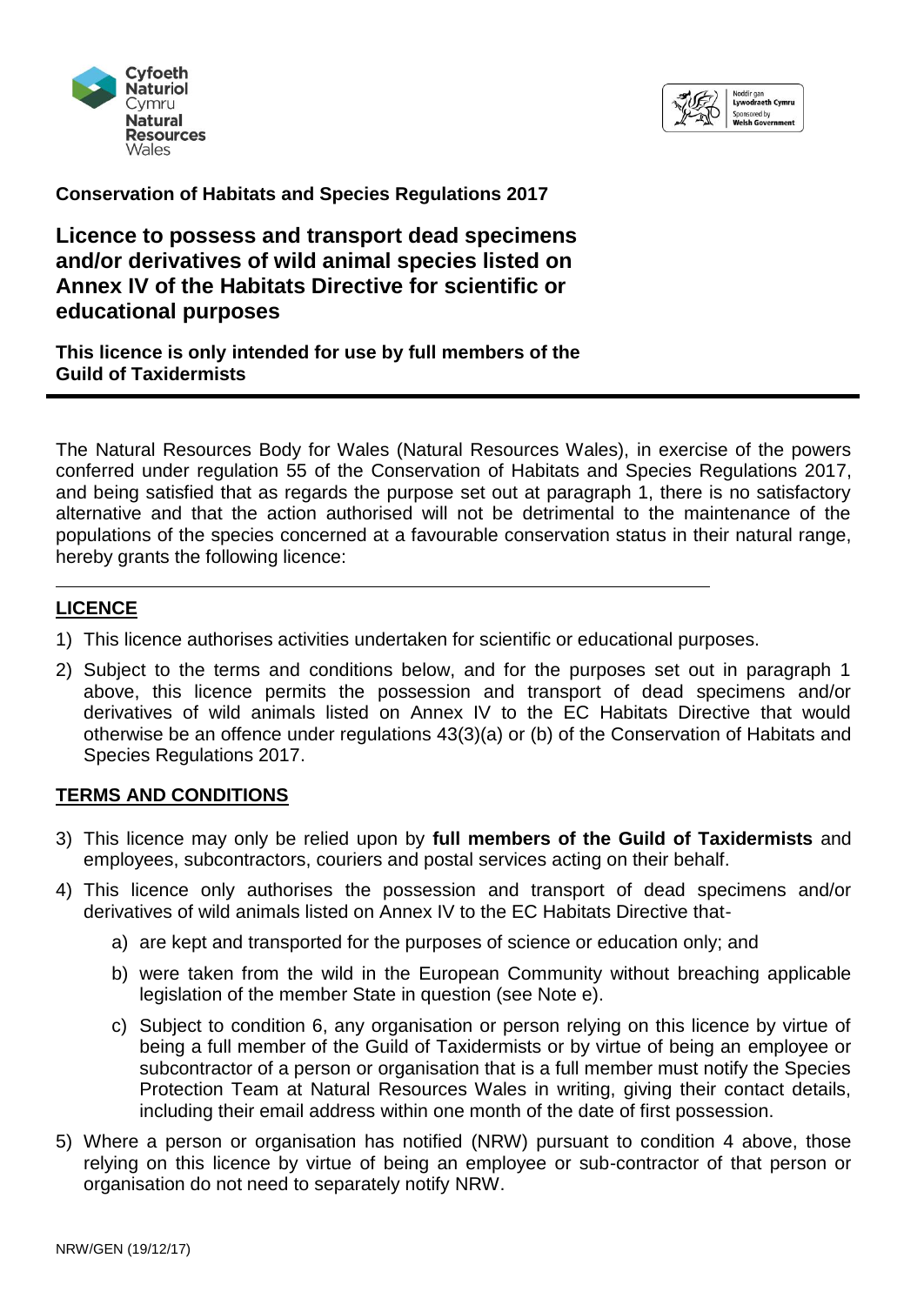- 6) Specimens must be catalogued and a register of specimens must be kept and updated on an annual basis in accordance with the requirements of Annex A. This information is to be made available for inspection at any reasonable time by NRW.
- 7) This licence is valid in Wales, unless previously revoked, for the period from **30 November 2017 to 31 December 2022**.



Carys Roberts Permitting Team Leader Species for and on behalf of Natural Resources **Wales** 30 November 2017

 Permitting Team, Natural Resources Wales, Maes y Ffynnon, Penrhosgarnedd, Bangor, LL57 2DW

#### **Tel.03000653000**

**Email.**[specieslicence@naturalresourceswales.gov.uk](mailto:specieslicence@naturalresouceswales.gov.uk) 

# **NOTES**

### **These notes do not form part of the licence.**

- (a) To be eligible to possess and transport dead specimens under this licence you must be a full member of the Guild of Taxidermists and you must be doing so for scientific or educational purposes only. Possession and transport for other purposes or by persons who are not full members of the Guild is not covered and requires a separate licence. Application forms are available from NRW at the address above.
- (b) Information about the Guild of Taxidermists is available c/o Glasgow Museums, Resource Centre, 200 Woodhead Road, South Nitshill, Glasgow G53 7NN; Tel 0141 267 9445/9311; Fax 0141 267 9305 or online at [www.taxidermy.org.uk.](http://www.taxidermy.org.uk/)
- (c) The possession and transport of dead specimens and/or derivatives of species listed on Annex IV to the EC Habitats Directive (92/43/EEC) are prohibited by regulation 43(3)(a) and (b) of the Conservation of Habitats and Species Regulations 2017.
- (d) This prohibition extends to all species listed in Annex IV and not just those found in the UK. A full list of Annex IV species is available online at: [http://eur-lex.europa.eu/LexUriServ/LexUriServ.do?uri=CELEX:01992L0043-](http://ec.europa.eu/environment/nature/nature_conservation/eu_enlargement/2004/habitats/annexiv_en.pdf) [20070101:EN:NOT](http://ec.europa.eu/environment/nature/nature_conservation/eu_enlargement/2004/habitats/annexiv_en.pdf)
- (e) There are certain exceptions to the prohibitions in regulations 41(2):

(i) where the specimen was taken from the wild outside the EC or was captive bred or cultivated;

(ii) where the specimen was taken from the wild before the 'relevant date' in the member State in question without contravention of the law of that member State. In the UK the relevant date is 10 June 1994. In other member States the relevant date is 10 June 1994 or, where the State joined the EC after that date, the date it joined the EC;

(iii) where the specimen is of an exempted species, namely those listed in Schedule 3 to the Habitats and Species Regulations 2017.

- (f) This licence covers possession of specimens that were taken from the wild after the 'relevant date' without contravention of any applicable law of the member State in which it was taken. In the UK for example, this would mean without contravention of relevant wildlife legislation such as the Habitats Regulations (1994), the Wildlife and Countryside Act (1981), the Pests Act (1954) and the Animal Welfare Act (2007).
- NRW/GEN (19/12/17) (g) This licence authorises acts which would otherwise be an offence under the Conservation of Habitats and Species Regulations 2017. Failure to act within the purposes of this licence